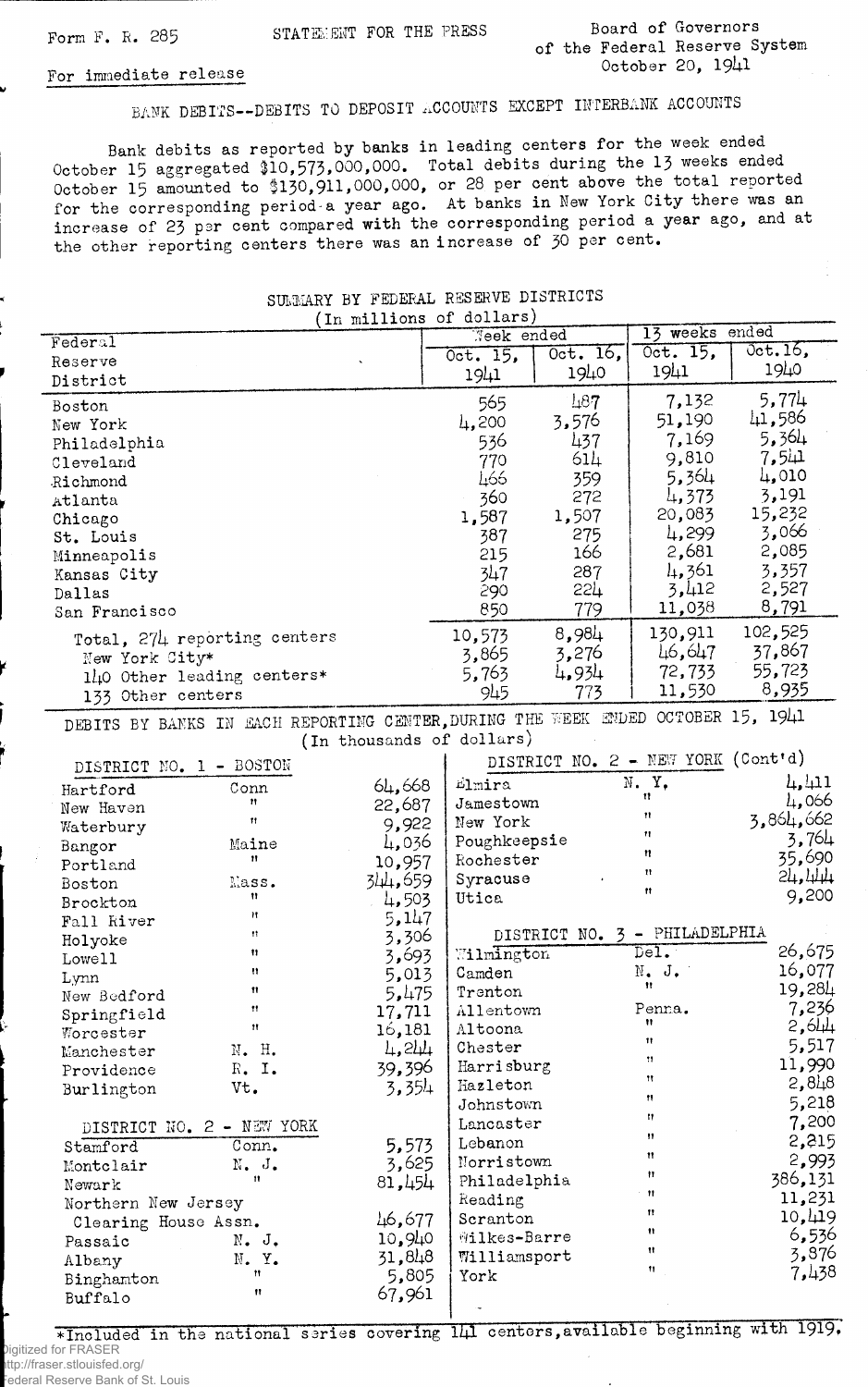## Form F. R. 285-a

V

 $\overline{\phantom{a}}$ 

DEBITS BY BANKS IN EACH REPORTING CENTER, DURING THE WEEK ENDED OCTOBER 15,1941 of dollars)

|                          | DISTRICT NO. 4 - CLEVELAND |         | DISTRICT NO. 6 - ATLANTA (Cont'd) |                          |         |
|--------------------------|----------------------------|---------|-----------------------------------|--------------------------|---------|
| Lexington                | Ky.                        | 4,919   | Albany                            | Ga.                      | 1,769   |
| Akron                    | Ohio                       | 24,650  | Atlanta                           | Ħ                        | 68,369  |
| Canton                   | n                          | 12,826  | Augusta                           | 11                       | 7,464   |
| Cincinnati               | $\mathbf{H}$               | 123,861 | Brunswick                         | Ħ                        | 837     |
| Cleveland                | $^{\prime\prime}$          | 215,623 | Columbus                          | Ħ                        | 6,884   |
| Columbus                 | Ħ                          |         | Elberton                          | Ħ                        | 435     |
|                          | $^{\bullet}$               | 48,078  |                                   | Ħ                        | 7,156   |
| Dayton                   | $\mathbf{H}$               | 23,799  | Macon                             | Ħ                        |         |
| Hamilton                 | 11                         | 3,725   | Newnan                            | Ħ                        | 836     |
| Lima                     | n                          | 4,122   | Savannah                          | Ħ                        | 8,794   |
| Lorain                   |                            | 1,830   | Valdosta                          |                          | 1,538   |
| Middletown               | Ħ                          | 3,744   | New Orleans                       | La.                      | 70,081  |
| Springfield              | $^{\bullet}$               | 4,892   | Hattiesburg                       | Miss.                    | 2,353   |
| Steubenville             | Ħ                          | 3,211   | Jackson                           | 11                       | 9,070   |
| Toledo                   | Ħ                          | 39,375  | Meridian                          | 11                       | 4,082   |
| Warren                   | 11                         | 4,559   | Vicksburg                         | Ħ                        | 3,458   |
| Youngstown               | Ħ                          | 17,104  | Chattanooga                       | Tenn.                    | 17,136  |
| Zanesville               | 11                         | 2,844   | Knoxville                         | Ħ                        | 8,820   |
| Butler                   | Pa.                        | 3,237   | Nashville                         | Ħ                        | 28,686  |
| Erie                     | Ħ                          | 9,342   |                                   |                          |         |
| Franklin                 | 11                         | 984     |                                   | DISTRICT NO. 7 - CHICAGO |         |
| Greensburg               | Ħ                          | 2,086   | Aurora                            | TII.                     | 3,385   |
| Homestead                | Ħ                          | 1,293   | Bloomington                       | 11                       | 3,359   |
|                          | $^{\dagger}$               | 2,293   | Champaign-Urbana                  | Ħ                        | 3,643   |
| Oil City                 | n                          |         |                                   | Ħ                        | 878,090 |
| Pittsburgh               |                            | 203,588 | Chicago                           | n                        |         |
| Wheeling                 | W.<br>Va.                  | 8,354   | Danville                          | Ħ                        | 2,857   |
|                          |                            |         | Decatur                           | n                        | 6,045   |
| DISTRICT NO.             | 5 - RICHMOND               |         | rlgin                             | Ħ                        | 2,170   |
| Washington               | <u>n. c.</u>               | 90,384  | Moline                            | $^{\dagger}$             | 3,226   |
| Baltimore                | Md.                        | 138,318 | Peoria                            | Ħ                        | 18,350  |
| Cumberland               | 11                         | 4,546   | Rockford                          |                          | 9,490   |
| Hagerstown               | n                          | 2,915   | Springfield                       | Ħ                        | 6,858   |
| Asheville                | Ν.<br>$\mathbb{C}$ .       | 4,554   | Fort Wayne                        | Ind.                     | 10,207  |
| Charlotte                | 11                         | 24,626  | Gary                              | Ħ                        | 5,154   |
| Durham                   | Ħ                          | 18,426  | Hammond                           | $\mathbf{H}$             | 3,026   |
| Greensboro               | $\mathbf{H}$               | 6,627   | Indianapolis                      | 11                       | 66,828  |
| Raleigh                  | n                          | 14,882  | South Bend                        | 11                       | 10,705  |
| Wilmington               | Ħ                          | 4,960   | Terre Haute                       | $\pmb{\mathfrak{m}}$     | 7,392   |
| Winston-Salem            | Ħ                          | 14,788  | Cedar Rapids                      | Iowa                     | 7,591   |
| Charleston               | S. C.                      | 6,495   | Clinton                           | Ħ                        | 1,973   |
| Columbia                 | Ħ                          | 8,418   | Davenport                         | Ħ                        | 5,946   |
| Greenville               | $^{\dagger}$               | 8,692   | Des Noines                        | 11                       | 25,887  |
| Spartanburg              | Ħ                          | 4,552   | Dubuque                           | 11                       | 3,016   |
| Danville                 | Va.                        | 6,396   | Mason City                        | Ħ                        | 3,029   |
| Lynchburg                | Ħ                          | 4,003   | Muscatine                         | Ħ                        | 1,149   |
| Newport News             | Ħ                          |         | Sioux City                        | 11                       | 13,011  |
| Norfolk                  | Ħ                          | 2,808   |                                   | $\mathbf{H}$             | 5,584   |
|                          | Ħ                          | 16,108  | Waterloo                          |                          |         |
| Portsmouth               | Ħ                          | 1,677   | Adrian                            | Mich.<br>11              | 1,365   |
| Richmond                 | $^{\dagger}$               | 56,548  | Battle Creek                      | Ħ                        | 4,170   |
| Roanoke                  |                            | 7,765   | Bay City                          | Ħ                        | 4,023   |
| Charleston               | W. Va.<br>$^{\dagger}$     | 14,869  | Detroit                           | Ħ                        | 321,302 |
| Huntington               |                            | 4,767   | Flint                             |                          | 7,777   |
|                          |                            |         | Grand Rapids                      | 11                       | 17,098  |
| DISTRICT NO. 6 - ATLANTA |                            |         | Jackson                           | Ħ                        | 4,756   |
| Birmingham               | Ala.                       | 37,915  | Kalamazoo                         | Ħ                        | 7,094   |
| Dothan                   | Ħ                          | 1,315   | Lansing                           | Ħ                        | 7,096   |
| Mobile                   | Ħ                          | 15,762  | Saginaw                           | Ħ                        | 7,767   |
| Montgomery               | Ħ                          | 9,262   | Green Bay                         | $7$ is.                  | 5,026   |
| Jacksonville             | Fla.                       | 23,173  | Manitowoo                         | Ħ                        | 2,237   |
| Liami                    | 11                         | 12,881  | Milwaukee                         | Ħ                        | 80,598  |
| Fensacola                | Ħ                          | 2,913   | Oshkosh                           | Ħ                        | 2,770   |
| Tampa                    | Ħ                          | 8,748   | Sheboygan                         | Ħ                        | 5,915   |
|                          |                            |         |                                   |                          |         |